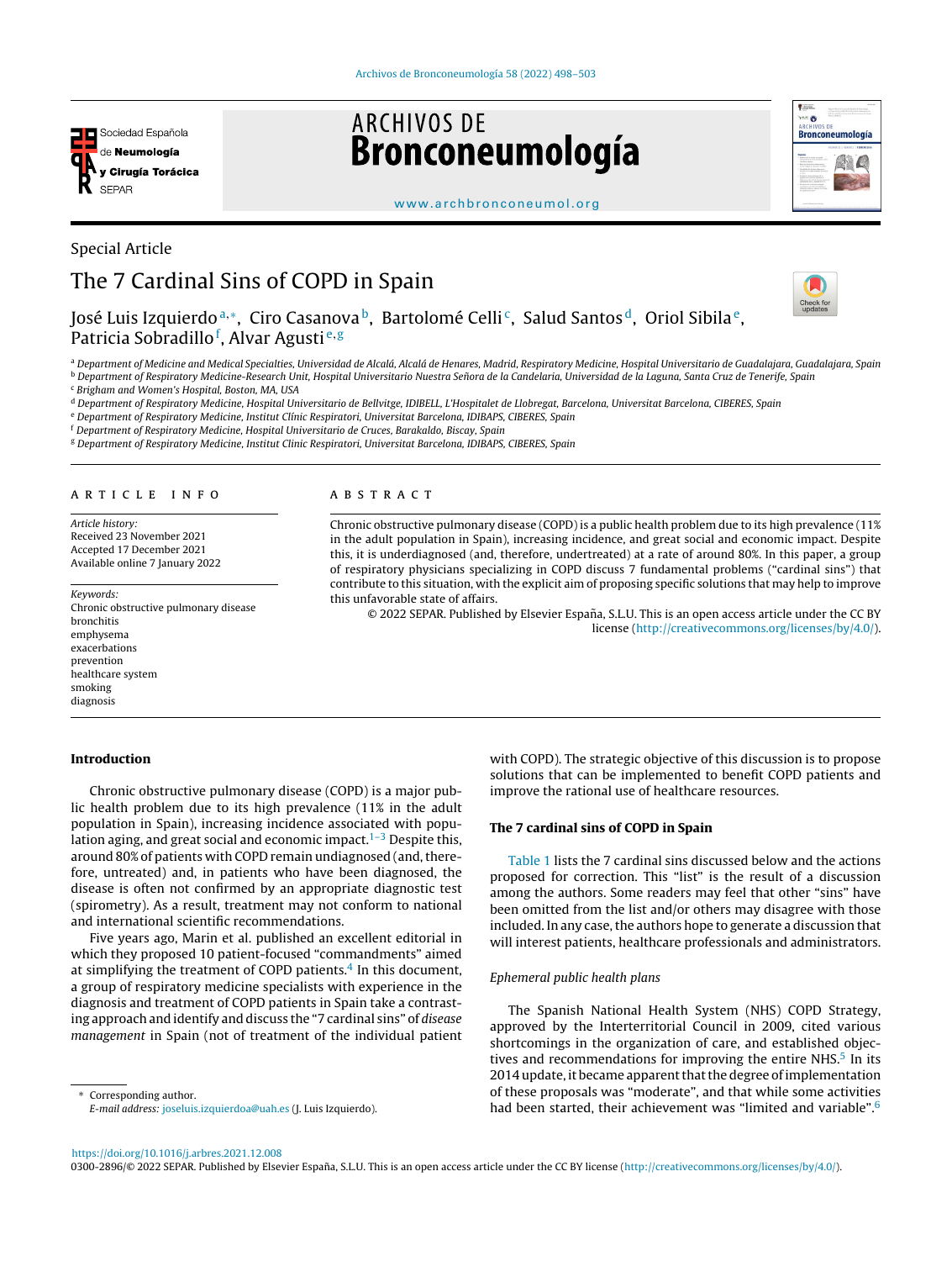#### <span id="page-1-0"></span>Table 1

The 7 cardinal sins of COPD in Spain in 2021 and proposed solutions.

| Cardinal sin                                | Proposed solution                                                                                                |
|---------------------------------------------|------------------------------------------------------------------------------------------------------------------|
| 1. Ephemeral public health plans            | • Close monitoring of approved actions with public accountability                                                |
|                                             | • Alliance with media on the importance of the disease and lack of implementation of approved programs           |
| 2. Lack of coordination in care             | • Multidisciplinary units, led by Respiratory Medicine                                                           |
|                                             | • Integrated care programs                                                                                       |
|                                             | • Advanced practice nursing in the COPD process                                                                  |
|                                             | • Day hospital for the management of severe patients                                                             |
| 3. Diagnostic issues                        | • Expand the use of spirometry in Primary Care                                                                   |
|                                             | • Train Primary Care staff in the correct use of spirometry                                                      |
|                                             | • Improve knowledge of the disease in Primary Care and other medical specialties                                 |
|                                             | • Improve knowledge of the disease in nursing staff                                                              |
|                                             | • Improve knowledge of the disease and its symptoms in the general population                                    |
| 4. Stigmatizing and stigmatized disease     | • COPD is not just a disease caused by cigarette smoking                                                         |
|                                             | • It can begin in infancy and worsen through adolescence and early adulthood                                     |
|                                             | • It does respond to prevention and treatment                                                                    |
|                                             | • Early diagnosis and treatment should prevent disability in the elderly                                         |
| 5. Need for early action                    | • Perform spirometry studies in young people (<30 years)                                                         |
|                                             | • Identify respiratory health risk factors.                                                                      |
| 6. Clinical practice guideline adherence    | • Reduce variability between CPGs. Simple messages avoiding discrepancies and proposals that generate confusion. |
|                                             | • Update guidelines regularly.                                                                                   |
|                                             | • Disseminate guidelines appropriately.                                                                          |
|                                             | • Audit their impact on clinical practice.                                                                       |
| 7. Education of the population and patients | • Improve awareness in the general population:                                                                   |
|                                             | • Informative campaigns in health media, social media and the general media                                      |
|                                             | • Identify a public figure who puts a face to COPD                                                               |
|                                             | • Improve the education of COPD patients and their families/caregivers:                                          |
|                                             | • Simple and homogeneous educational material between the different care levels                                  |
|                                             | • Support for patient associations                                                                               |

Furthermore, several autonomous regions in Spain have been generating their own documents, plans and care processes, but few end up being implemented. An expert report published in 2020 stated that<sup>3</sup>[:](#page-4-0)

". . . so far,this [creating a structure for themanagement of COPD in Spain] has not been possible due to a lack of commitment and strategic initiatives coordinated and shared by political bodies and health authorities, managers, scientific societies, health professionals, associations and patient federations, media and related sectors".

A real commitment is required to strengthen the National COPD Strategy and Regional Plans that includes the periodic evaluation of quantitative and qualitative indicators of their implementation and effectiveness. We also propose the creation of a Respiratory Health Plan<sup>[3](#page-4-0)</sup> that goes beyond COPD and addresses the importance of respiratory health in general, as the example of the COVID-19 pandemic has recently shown<sup>7</sup>[;](#page-4-0) this would include funding for respiratory health prevention and promotion programs, early diagnosis and treatment of the most common respiratory diseases (including COPD), the understanding that forced spirometry is a non-invasive, inexpensive, reproducible test that provides information on respiratory health (with an impact on population aging), $8$  and a firm commitment to training, innovation and research in this area.

# Lack of coordination in care

Several healthcare areas and medical specialties are involved in the diagnosis and treatment of COPD, but there is no document defining their specific roles, how they should be coordinated and who is responsible for patient follow-up at each stage in the process.[3](#page-4-0) This results in undesirable variability in care, as shown by the COACH audit carried out in 63 randomly selected primary care centers in Spain<sup>[9](#page-4-0)</sup>. This variability is also observed in the management of exacerbations. The AUDIPOC audit investigated the health outcomes of 5178 patients discharged following COPD exacerbation in 129 hospitals throughout Spain, and revealed huge

differences between autonomous regions, hospitals and professionals in variables as important as mortality (ranging from 0% to 35%) and early hospital readmission  $(0\% - 62\%)$ .<sup>[10](#page-4-0)</sup>

COPD is a complex and heterogeneous disease that requires a personalized diagnostic and therapeutic approach, based on the "treatable traits" of each individual patient<sup>[11](#page-4-0)</sup>; "standard" treat-ment for all patients is of no use.<sup>[12](#page-4-0)</sup> However, not all COPD patients are evaluated by specialists, so decisions affecting the most severe patients are not always made by the most experienced professionals. A recent study showed that, in primary care (PC), only 10% of patients diagnosed with COPD had been seen by a respiratory medicine specialist, while 24% of patients with a cardiac condition had been seen by a cardiologist. $13$ 

Improving care coordination is feasible. The creation of multidisciplinary functional units, led by respiratory medicine, facilitates the approach and organization of the entire COPD care process, from its prevention and early diagnosis, through complications and intercurrent exacerbations, to the final phase of life. Integrated COPD care programs are associated with lower costs and fewer readmissions.<sup>[14](#page-4-0)</sup> Day hospitals for the management and monitoring of severe patients play a key role in the care coordination process, by improving access to alternative emergency services, while avoiding contact with patients who attend the general emergency department and facilitating continuity of care.<sup>[15](#page-4-0)</sup> Finally, the role of advanced practice nursing is also fundamental in improving the continuity and quality of care provided to patients with COPD.<sup>16-18</sup>

# Diagnostic issues

The diagnosis of this disease is well described in clinical practice guidelines  $(CPG)$ <sup>[1,19](#page-4-0)</sup> Diagnosis is based on an assessment of respiratory symptoms, patient exposure to risk factors such as tobacco smoke and other harmful gases, and airflow limitation determined by post-bronchodilator spirometry. In principle, these patients should not be difficult to identify, but the evidence on the diagnosis of the disease in Spain suggests just the opposite. COPD is a disease with a high rate of diagnostic error, and this includes both underdiagnosis (almost 80% of COPD patients are undiag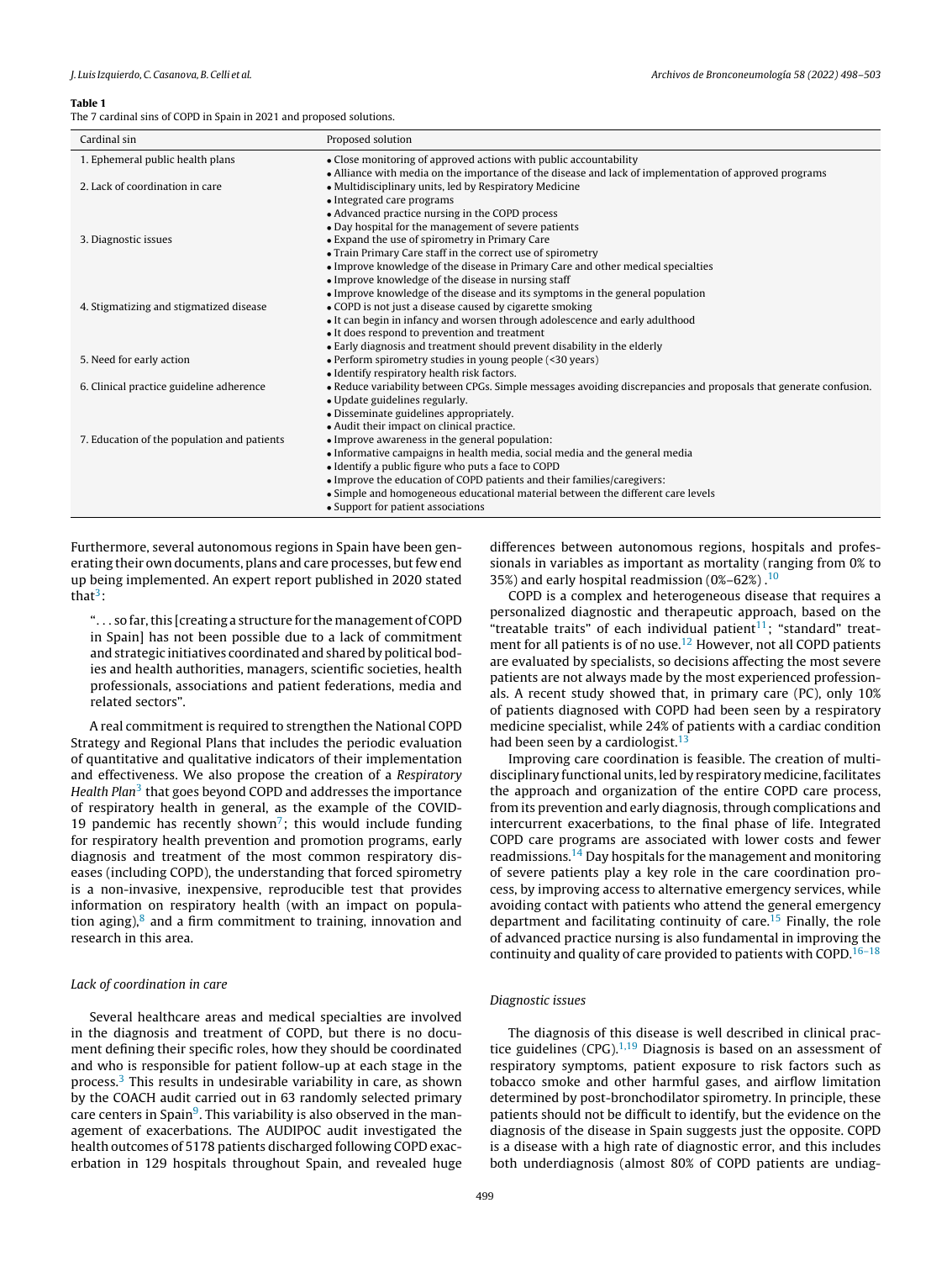nosed) and, therefore, untreated $^{20}$  $^{20}$  $^{20}$  and overdiagnosis (attribution of a COPD diagnosis to certain clinical presentations that are not actually COPD).

The impact of underdiagnosis is very serious, since failing to correctly diagnose patients with COPD in the early stages of their disease or detect it in advanced stages significantly reduces the possibility of mitigating disease progression and preventing exacerbations, $21$  thereby increasing the use of healthcare resources and healthcare costs associated with patient management.<sup>[22](#page-4-0)</sup> In Spain, more than 1.5 million people are currently unaware that they have COPD and are therefore not receiving the treatment and care they require.

Overdiagnosis is also a major public health problem. Studies, both national and international, carried out mainly in the PC setting, have shown that 30%–60% of patients classified as COPD or who have received treatment for COPD do not meet the diagnostic criteria established in clinical guidelines.<sup>[23,24](#page-4-0)</sup> A prospective study in Spain calculated the prevalence of COPD overdiagnosis in PC at 42.7%.<sup>[25](#page-4-0)</sup> This has substantial adverse consequences, in terms of both health (erroneous prescriptions of treatments and follow-ups) and costs (high use of resources by these patients).

Several factors help to explain these diagnostic problems. The most important include the misuse of spirometry in PC, either due to lack of access to spirometers in the centers (a situation that is increasingly rare), or due to underuse of the devices (lack of time and appropriately trained staff). Other problems include the non-specificity of symptoms or the belief that smoking is the only causative factor. For example, we now know that various situations during pregnancy, childhood and adolescence influence the development of COPD (not necessarily in relation to smoking) in adulthood. $26$  Finally, an additional factor that contributes to diagnostic errors is the lack of knowledge of this disease and its symptoms among the general population.<sup>[3](#page-4-0)</sup>

# Stigmatizing and stigmatized disease

Traditionally, COPD has been understood (and explained, both professionally and socially) as a disease that is self-inflicted by smoking, appears in old age (in people in their sixties or seventies), and is progressive and irreversible. $27-29$  For this reason, it has historically been thought that smokers are to blame for their own condition, stigmatizing further both smokers and the disease and transferring responsibility to the patient. $30,31$  We are inclined to forget that smoking is more than a simple habit, or an activity associated with a lifestyle that is harmful to health, but reflects in most cases an addiction to nicotine, making it yet another item on the list of chronic addictive diseases that also includes drug addiction or alcoholism.[32,33](#page-4-0)

This stigmatization of the smoker and the disease has several practical consequences. First, some smokers who experience coughing and dyspnea (possible COPD symptoms) interpret these symptoms (correctly) as the result of their smoking. $34$  However, because they do not want to feel ill due to their addiction, they tend to withdraw and cut down their daily and social activity in order to reduce exercise-associated respiratory distress, and delay seeking professional help until their symptoms already require urgent attention.<sup>[34,35](#page-4-0)</sup> Moreover, disease stigmatization affects not only the patient but also some healthcare professionals, who may adopt attitudes and practices that could contribute in part to late diagnosis, underdiagnosis or misdiagnosis, or to the idea that "little can be done".[36](#page-4-0)

This stigmatized view of COPD must change radically in the light of recent research showing that this perspective is clearly biased and incomplete. While smoking is a key (preventable) risk factor for COPD, it is not the only one. Today we know that other types

of exposures (for example, to biomass smoke) and other events in the early stages of life (prematurity, low birth weight, repeat infections, poor nutrition) alter lung development and can facilitate the development of COPD in adulthood (even in young adults). $37$ Therefore, COPD is not related exclusively to smoking, nor does it appear exclusively in the later stages of life. $26,38$ 

To combat this stigmatization and its nihilistic consequences on therapy, COPD must be presented to the population and health professionals as a preventable and treatable disease that must be diagnosed at an early stage in order to improve patient outcomes.

# Need for early action

An early COPD diagnosis can impact positively on disease progression.<sup>[39](#page-4-0)</sup> This should prompt us to review our performance in this regard. The results of an audit carried out between 2014 and 2015 in 59 Spanish hospitals in patients diagnosed with COPD followed up in outpatient clinics, showed that the mean age of the patients was 70 years and that, in the case of patients under 55 years, medical professionals tended to adhere less to treatment guidelines.[27](#page-4-0) We must break away from the classic concept of COPD as a self-inflicted disease caused by smoking $27$  that affects older men and whose progression is prevented only by smoking cessation.[28,29](#page-4-0)

The current definition of COPD based on forced expiratory volume in 1 s (FEV<sub>1</sub>)/forced vital capacity (FVC) ratio is very specific,  $1,19$ but today we know that this parameter is not very sensitive for detecting clinical (cough and chronic expectoration), physiological (decreased diffusing capacity for carbon monoxide [DLCO] or excessive drop in  $FEV<sub>1</sub>$ ) and structural (areas of emphysema on computed tomography) lung changes which may precede spiro-metric obstruction.<sup>[19](#page-4-0)</sup> These changes have also been shown to adversely affect patient quality of life and, in some cases, to alter the course of the disease. This "spirometric-silent" period is currently a hotly debated scientific topic. Along these lines, the concept of "pre-COPD" has been recently proposed, in keeping with other medical specialties that have adopted the notion of a "pre-disease" state (e.g. pre-diabetes or pre-hypertension). $41,42$  In these therapeutic areas, the "pre-disease" stage does not mean that all patients will develop the pathology, but it identifies a certain at-risk population for closer and more individualized follow-up.

This new scenario for diagnosing and managing COPD at an earlier stage has been reinforced by observational studies in large patient cohorts. These have shown that at least 50% of patients diagnosed with COPD at 65 years of age already had lung function changes at 25 years of age. $43$  The natural history of the disease in this group of patients is different and closely related to lung development in the early years of life. However, this heterogeneity has not been taken into account in drug trials, and the possible differential effect of COPD treatment in this group of patients is unknown.

# Clinical practice guideline adherence

The main objective of CPGs is to reduce variability in clinical practice and improve effectiveness in disease management (in this case, COPD) through recommendations based on the best available scientific evidence (generally randomized clinical trials [RCTs] in large populations of carefully selected patients). $44$  A 2018 multicenter cross-sectional study in Spain found frequent deviations from the GOLD and Spanish COPD (GesEPOC) guidelines in clinical practice.[45](#page-4-0) In fact, several studies question their real usefulness.<sup>[23,40,44](#page-4-0)</sup> for several reasons. First, RCTs are necessary for assessing the efficacy and safety of any drug and are essential in the regulatory procedure, but their external validity is limited by the strict inclusion and exclusion criteria that determine the specific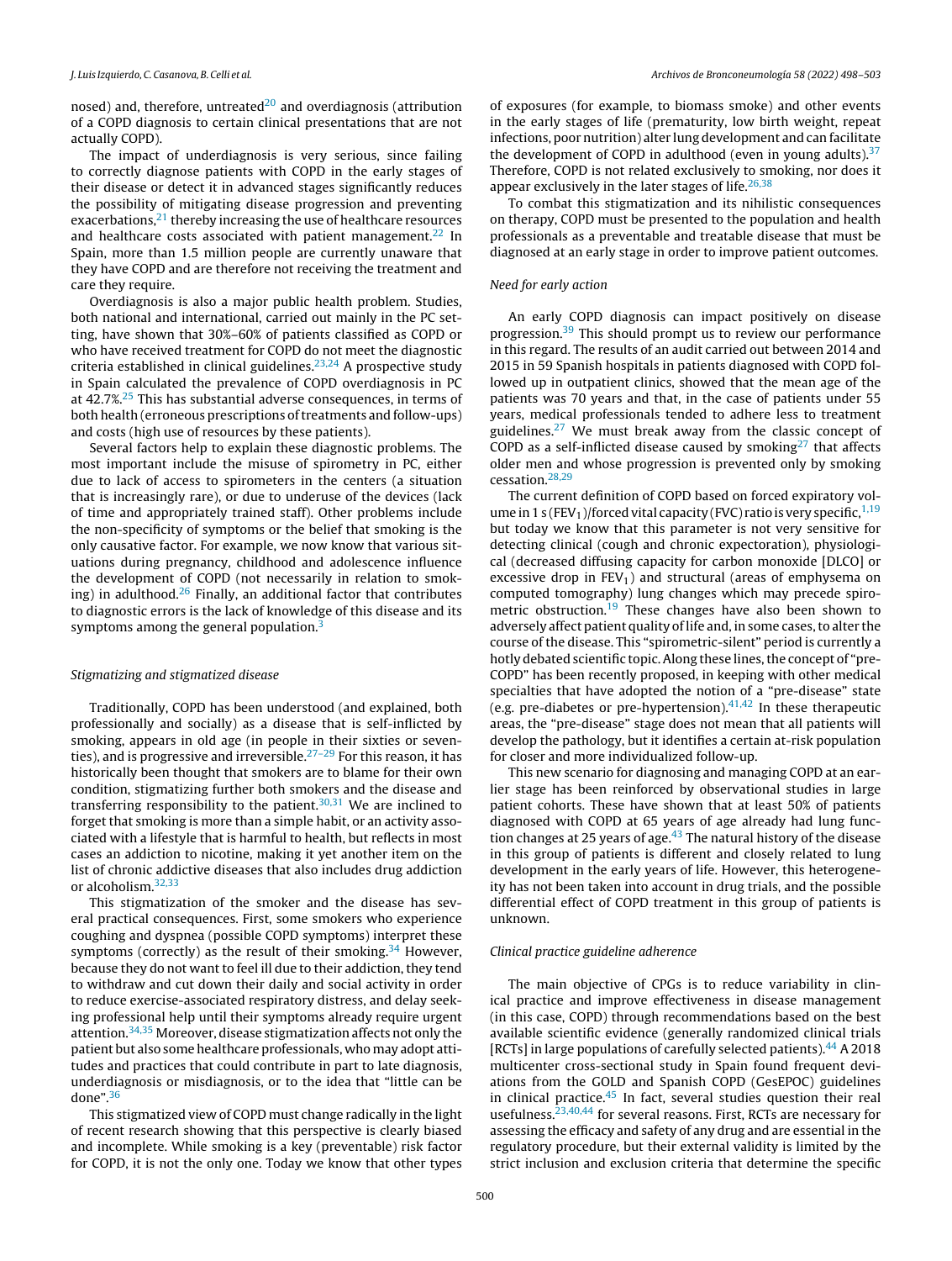

Fig. 1. Patients who have undergone spirometry to confirm the diagnosis of COPD in the last decade. The publication of the Spanish COPD guidelines (GesEPOC) and its updates has had little impact in improving the quality of the diagnosis in real life. Adapted from Izquierdo et al.  $(2021)^{22}$ 

characteristics of the study population. $46$  Moreover, the applicability of the recommendations is not always taken into account when drawing up the CPG, although methods are now available to evaluate their implementation in the population, almost in real time. $23$ If a CPG fails to improve COPD management, its format and objectives should be reconsidered. Finally, the abundance of CPGs does not imply higher quality or practical utility. Variability between CPGs must be reduced, some confusing discrepancies must be eliminated, they must be continuously updated and appropriately disseminated, and their real clinical impact must be audited (Fig. 1).

## Education of the population and patients

Several studies in our setting show that the general public has a very poor understanding of COPD, including those at high risk of developing the disease. $47,48$  This lack of knowledge has also been found among their caregivers.[49](#page-5-0) Finally, we should mention that educational programs for patients and their family circle are implemented heterogeneously in different health areas.

This poor knowledge of the disease makes early diagnosis and treatment difficult,<sup>[50](#page-5-0)</sup> and hampers the implementation of self-care interventions in patients with COPD that may encourage smoking cessation, improve the inhalation technique, reduce anxiety and depression levels, and improve quality of life and use of health resources (unscheduled visits to emergency services, number of hospitalizations and length of hospital stays).<sup>[51](#page-5-0)</sup> The World Health Organization (WHO) global action plan for the prevention and control of non-communicable diseases (NCDs) 2013–2020 recommends empowering people with NCDs to better manage their own disease, and that education, incentives and tools for care and self-management are provided, including through the use of new information and communication technologies (ICT) such as eHealth or mHealth.<sup>[52](#page-5-0)</sup>

Last but not least, a disease such as COPD, due to its prevalence, burden and social impact, should be well known to the general public, so that they can participate accordingly in its prevention, early detection and patient support.

#### Conclusions

The 7 sins discussed here emerged from a debate among 7 respiratory medicine specialists with experience in COPD diagnosis, treatment and research. Our view, however, represents only part of the complex network of professionals, patients, caregivers, and administrators involved in the disease. Here, we discuss 7 elements we believe to be important, and propose specific initiatives to improve the current situation and, thereby, help to prevent and treat COPD earlier and better. In fact, a Lancet Commission of international experts is currently discussing whether such initiatives could eventually result in the "eradication" of  $COPD<sup>53</sup>$  $COPD<sup>53</sup>$  $COPD<sup>53</sup>$ The initiatives discussed here may help to achieve this goal at some point in the future.

# Conflict of interests

Dr JL Izquierdo reports having received compensation for Advisory Boards and consultation fees from: Astra Zeneca, Bayer, Boehringer ingelheim, Chiesi, GSK, Grifols, Menarini, Novartis, Orion, Pfizer, Sandoz Teva.

Dr C. Casanova reports having received fees and/or financial support for research projects of AstraZeneca, Bial, Boehringer Ingelheim, Chiesi, GlaxoSmithKline, Menarini y Novartis.

Dr. Bartolome R Celli reports having received compensation for Advisory Boards and consultation fees from: Glaxo Smith Kline, Boehringer-Ingelheim, Astra Zeneca, Novartis, Pulmonx, CHIESI, Menarini and Bayer. He does not have shares or interest in any company, neither does any member of my family. He has not received or had any relationship with tobacco money.

Dra S. Santos, does not present any conflict of interest with the present study.

Dr O. Sibila, does not present any conflict of interest with the present study.

Dra P. Sobradillo, does not present any conflict of interest with the present study.

Dr A. Agusti, reports having received fees and/or financial support for research projects of AZ, Chiesi, GSK, Menarini.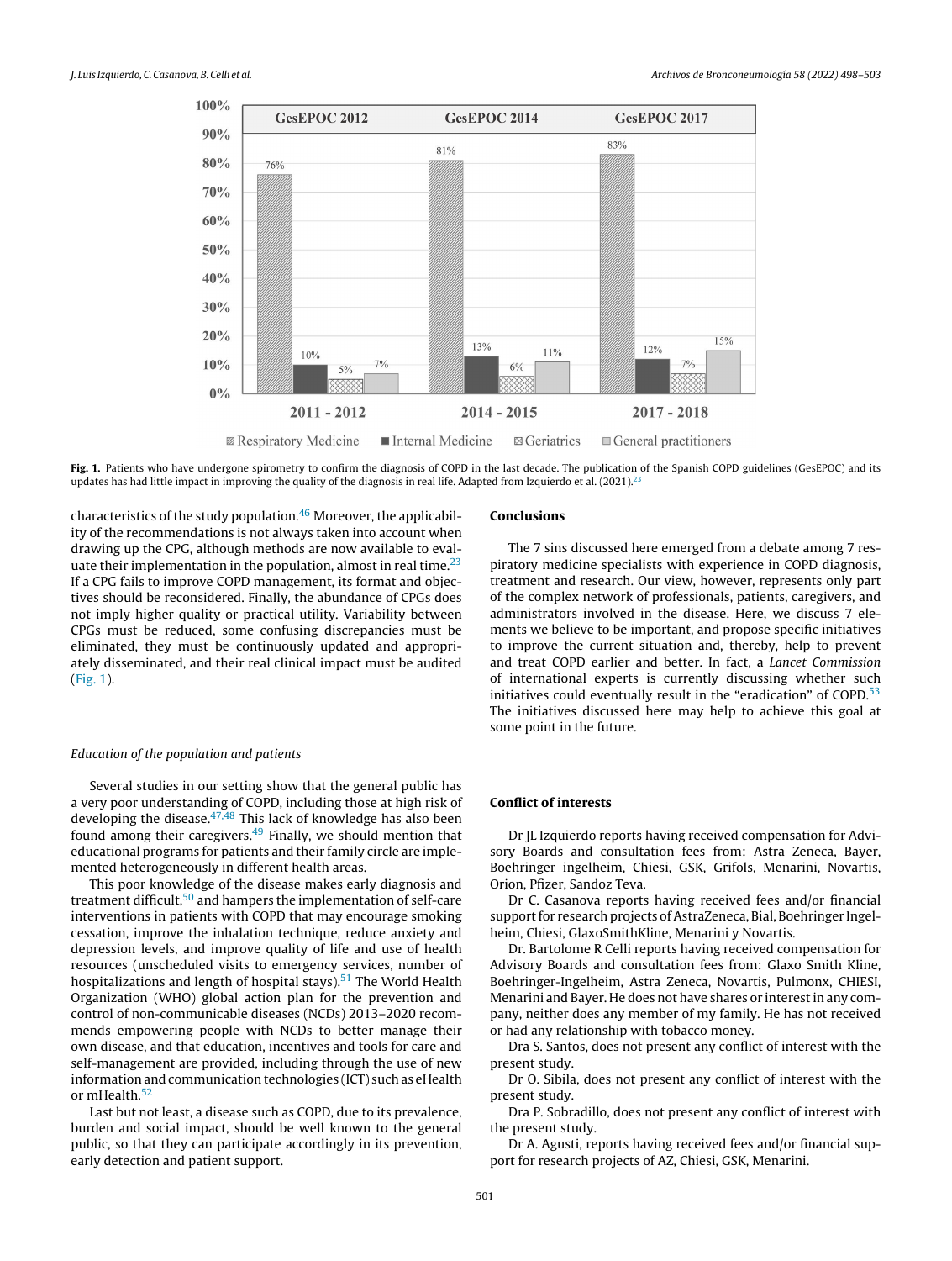### <span id="page-4-0"></span>Acknowledgments and funding

The authors would like to thank Dr. Susana Cañón and Dr. Blanca Piedrafita (Medical Statistics Consulting, S.L., Valencia, Spain) for their help in preparing and editing this article, in accordance with Good Publication Practice (GPP3) guidelines and thanks to the funding provided by AstraZeneca.

## References

- 1. Global Initiative for Chronic Obstructive Lung Disease (GOLD). Global strategy for the diagnosis, management, and prevention of COPD. 2021 Report; 2021. Available from: <https://goldcopd.org/2021-gold-reports/>.
- 2. García A, Hidalgo Á, Rivera B, López E, Espín J, Oliva J, et al. Libro Blanco sobre la Carga Socio-Económica de la EPOC. Madrid: Instituto Max Weber; 2015. Available from: [https://weber.org.es/](https://weber.org.es/publicacion/libro-blanco-sobre-la-carga-socio-economica-de-la-epoc/) [publicacion/libro-blanco-sobre-la-carga-socio-economica-de-la-epoc/](https://weber.org.es/publicacion/libro-blanco-sobre-la-carga-socio-economica-de-la-epoc/)
- 3. Ancochea J, Aguilar J, de Lucas P, Fernández A, García Río F, Gracia D, et al. La epoc en España: reflexión sobre la situación actual y propuesta de soluciones 2021.
- EIDON. 2020;54:151–87, [http://dx.doi.org/10.13184/eidon.54.2020.151-187.](dx.doi.org/10.13184/eidon.54.2020.151-187) 4. Marin JM, Cote C, Casanova C, Pinto-Plata V, Montes de Oca M, Divo MJ, et al. Simplificando las guías: los 10 mandamientos de la EPOC. Arch Bronconeumol. 2016;52:179–80, [http://dx.doi.org/10.1016/j.arbres.2016.01.012.](dx.doi.org/10.1016/j.arbres.2016.01.012)
- 5. Ministerio de Sanidad y Política Social. Estrategia en EPOC del Sistema Nacional de Salud. Aprobada por el Consejo Interterritorial del Sistema Nacional de Salud el 3 de junio de 2009; 2009. Available from: [https://www.mscbs.gob.es/organizacion/sns/planCalidadSNS/](https://www.mscbs.gob.es/organizacion/sns/planCalidadSNS/docs/EstrategiaEPOCSNS.pdf) [docs/EstrategiaEPOCSNS.pdf](https://www.mscbs.gob.es/organizacion/sns/planCalidadSNS/docs/EstrategiaEPOCSNS.pdf).
- 6. Ministerio de Sanidad SSeI. Actualización de la Estrategia en EPOC del Sistema Nacional de Salud. Informe de enero; 2014. Available from: [https://www.mscbs.gob.es/organizacion/sns/planCalidadSNS/pdf/EPOC](https://www.mscbs.gob.es/organizacion/sns/planCalidadSNS/pdf/EPOC_version_junio_2014.pdf) version junio [2014.pdf](https://www.mscbs.gob.es/organizacion/sns/planCalidadSNS/pdf/EPOC_version_junio_2014.pdf).
- 7. Crispi F, Crovetto F, Larroya M, Camacho M, Tortajada M, Sibila O, et al. Low birth weight as a potential risk factor for severe COVID-19 in adults. Sci Rep. 2021;11:2909, [http://dx.doi.org/10.1038/s41598-021-82389-9.](dx.doi.org/10.1038/s41598-021-82389-9)
- 8. Agusti A, Fabbri LM, Baraldi E, Celli B, Corradi M, Faner R, et al. Spirometry: a practical lifespan predictor of global health and chronic respiratory and non-respiratory diseases. Eur J Intern Med. 2021;89:3–9, [http://dx.doi.org/10.1016/j.ejim.2021.04.027](dx.doi.org/10.1016/j.ejim.2021.04.027).
- 9. Abad-Arranz M, Moran-Rodríguez A, Mascarós E, Quintana C, Abad L, Núñez Palomo S, et al. Community Assessment of COPD Health Care (COACH) study: a clinical audit on primary care performance variability in COPD care. BMC Med Res Methodol. 2018;18:68, [http://dx.doi.org/10.1186/s12874-018-0528-4](dx.doi.org/10.1186/s12874-018-0528-4).
- 10. Pozo-Rodríguez F, López-Campos JL, Álvarez-Martínez CJ, Castro-Acosta A, Agüero R, Hueto J, et al. Clinical audit of COPD patients requiring hospital admissions in Spain: AUDIPOC study. PLoS ONE. 2012;7:e42156, **.**<br>http://dx.doi.org/10.1371/journal.pone.0042156
- 11. Agusti A, Bel E, Thomas M, Vogelmeier C, Brusselle G, Holgate S, et al. Treatable traits: toward precision medicine of chronic airway diseases. Eur Respir J. 2016;47:410–9, [http://dx.doi.org/10.1183/13993003.01359-2015](dx.doi.org/10.1183/13993003.01359-2015).
- 12. Agusti A. The path to personalised medicine in COPD. Thorax. 2014;69:857–64, [http://dx.doi.org/10.1136/thoraxjnl-2014-205507.](dx.doi.org/10.1136/thoraxjnl-2014-205507)
- 13. Cho EE, Mecredy GC, Wong HH, Stanbrook MB, Gershon AS. Which physicians are taking care of people with COPD? Chest. 2019;155:771–7, [http://dx.doi.org/10.1016/j.chest.2018.12.018.](dx.doi.org/10.1016/j.chest.2018.12.018)
- 14. Trout D, Bhansali AH, Riley DD, Peyerl FW, Lee-Chiong TL. A quality improvementinitiative for COPD patients: a cost analysis. PLoS ONE. 2020;15:e0235040, [http://dx.doi.org/10.1371/journal.pone.0235040.](dx.doi.org/10.1371/journal.pone.0235040)
- 15. Huertas D, Montón C, Marín A, Solanes I, López-Sánchez M, Pomares X, et al. Effectiveness of a respiratory day hospital program to reduce admissions for exacerbation in patients with severe COPD: a prospective, multicenter study. COPD. 2017;14:304–10, [http://dx.doi.org/10.1080/15412555.2017.1279598](dx.doi.org/10.1080/15412555.2017.1279598).
- 16. Ferrone M, Masciantonio MG, Malus N, Stitt L, O'Callahan T, Roberts Z, et al. The impact of integrated disease management in high-risk COPD patients in primary care. npj: Primary Care Respir Med. 2019:29, [http://dx.doi.org/10.1038/s41533-019-0119-9.](dx.doi.org/10.1038/s41533-019-0119-9)
- 17. Helvaci A, Gok Metin Z. The effects of nurse-driven self-management programs on chronic obstructive pulmonary disease: a systematic review and metaanalysis. J Adv Nurs. 2020;76:2849–71, [http://dx.doi.org/10.1111/jan.14505](dx.doi.org/10.1111/jan.14505).
- 18. Arriero-Marín JM, Orozco-Beltrán D, Carratalá-Munuera C, López-Pineda A, Gil-Guillen VF, Soler-Cataluña JJ, et al. A modified Delphi consensus study to identify improvement proposals for COPD management amongst clinicians and administrators in Spain. Int J Clin Pract. 2021:75, [http://dx.doi.org/10.1111/ijcp.13934](dx.doi.org/10.1111/ijcp.13934).
- 19. Miravitlles M, Calle M, Molina J, Almagro P, Gómez J-T, Trigueros JA, et al., Spanish COPD guidelines (GesEPOC) 2021. Updated phar-macological treatment of stable COPD. Arch Bronconeumol. 2021, [http://dx.doi.org/10.1016/j.arbr.2021.03.014](dx.doi.org/10.1016/j.arbr.2021.03.014).
- 20. Soriano JB, Alfageme I, Miravitlles M, de Lucas P, Soler-Cataluña JJ, García-Río F, et al. Prevalence and determinants of COPD in Spain: EPISCAN II. Arch Bronconeumol. 2021;57:61–9, [http://dx.doi.org/10.1016/j.arbr.2020.07.017](dx.doi.org/10.1016/j.arbr.2020.07.017).
- 21. Welte T, Vogelmeier C, Papi A. COPD: early diagnosis and treatment to slow disease progression. Int J Clin Pract. 2015;69:336–49, [http://dx.doi.org/10.1111/ijcp.12522](dx.doi.org/10.1111/ijcp.12522).
- 22. Larsson K, Janson C, Ställberg B, Lisspers K, Olsson P, Kostikas K, et al. Impact of COPD diagnosis timing on clinical and economic outcomes: the ARCTIC observational cohort study. Int J Chronic Obstruct Pulmon Dis. 2019;14:995-1008, [http://dx.doi.org/10.2147/COPD.S195382.](dx.doi.org/10.2147/COPD.S195382)
- 23. Izquierdo JL, Morena D, González Y, Paredero JM, Pérez B, Graziani D, et al. Clinical management of COPD in a real-world setting. A big data analysis. Arch Bronconeumol (Engl Ed). 2021;57:94–100, [http://dx.doi.org/10.1016/j.arbres.2019.12.025](dx.doi.org/10.1016/j.arbres.2019.12.025).
- 24. Diab N, Gershon AS, Sin DD, Tan WC, Bourbeau J, Boulet LP, et al. Underdiagnosis and overdiagnosis of chronic obstructive pulmonary disease. Am J Respir Crit Care Med. 2018;198:1130–9, [http://dx.doi.org/10.1164/rccm.201804-0621CI](dx.doi.org/10.1164/rccm.201804-0621CI).
- 25. Golpe R, Díaz-Fernández M, Mengual-Macenlle N, Sanjuán-López P, Martín-Robles I, Cano-Jiménez E. Sobrediagnóstico de enfermedad pulmonar obstructiva crónica en atención primaria. Prevalencia y condicionantes. SEMERGEN. 2017;43:557–64, [http://dx.doi.org/10.1016/j.semerg.2016.11.006](dx.doi.org/10.1016/j.semerg.2016.11.006).
- 26. Agustí A, Hogg JC. Update on the pathogenesis of chronic obstructive pulmonary disease. N Engl J Med. 2019;381:1248–56, [http://dx.doi.org/10.1056/nejmra1900475](dx.doi.org/10.1056/nejmra1900475).
- 27. Fletcher C, Peto R. The natural history of chronic airflow obstruction. Br Med J. 1977;1:1645–8, [http://dx.doi.org/10.1136/bmj.1.6077.1645.](dx.doi.org/10.1136/bmj.1.6077.1645)
- 28. Anthonisen NR, Connett JE, Murray RP. Smoking and lung function of lung health study participants after 11 years. Am J Respir Crit Care Med. 2002;166:675–9, [http://dx.doi.org/10.1164/rccm.2112096.](dx.doi.org/10.1164/rccm.2112096)
- 29. Anthonisen NR, Skeans MA, Wise RA, Manfreda J, Kanner RE, Connett JE. The effects of a smoking cessation intervention on 14.5-year mortality: a randomized clinical trial. Ann Intern Med. 2005;142:233–9, [http://dx.doi.org/10.7326/0003-4819-142-4-200502150-00005.](dx.doi.org/10.7326/0003-4819-142-4-200502150-00005)
- 30. Mooren K, van der Linden G, Pool K, Engels Y. The attitudes of pulmonologists regarding smoking behavior of their patients with advanced COPD: a qualitative research. Int J Chron Obstruct Pulmon Dis. 2019;14:2673–9, [http://dx.doi.org/10.2147/copd.s216274.](dx.doi.org/10.2147/copd.s216274)<br>Breathe. The Lung Association.
- 31. Breathe. The Lung Association. Lung disease tigma report 2018; 2018. Available from: https://www.lung.ca/sites/ [https://www.lung.ca/sites/](https://www.lung.ca/sites/default/files/StigmaReportSeptemberFINAL.pdf) [default/files/StigmaReportSeptemberFINAL.pdf.](https://www.lung.ca/sites/default/files/StigmaReportSeptemberFINAL.pdf)
- 32. Compton WM, Thomas YF, Stinson FS, Grant BF. Prevalence, correlates disability, and comorbidity of DSM-IV drug abuse and dependence in the United States. Arch Gen Psychiatr. 2007;64:566, [http://dx.doi.org/10.1001/archpsyc.64.5.566.](dx.doi.org/10.1001/archpsyc.64.5.566)
- 33. Klinke ME, Jónsdóttir H. Smoking addiction in chronic obstructive pulmonary disease: Integrating neurobiology and phenomenology through a review of the literature. Chron Respir Dis. 2014;11:229–36, [http://dx.doi.org/10.1177/1479972314546764.](dx.doi.org/10.1177/1479972314546764)
- 34. Lewthwaite H, Jensen D, Ekstrom M. How to assess breathlessness in chronic obstructive pulmonary disease. Int J Chronic Obstruct Pulmon Dis. 2021;16:1581–98, [http://dx.doi.org/10.2147/copd.s277523](dx.doi.org/10.2147/copd.s277523).
- 35. Halding AG, Heggdal K, Wahl A. Experiences of self-blame and stigmatisation for self-infliction among individuals living with COPD. Scand J Caring Sci. 2011;25:100–7, [http://dx.doi.org/10.1111/j.1471-6712.2010.00796.x](dx.doi.org/10.1111/j.1471-6712.2010.00796.x).
- 36. Tálamo C, de Oca MM, Halbert R, Perez-Padilla R, Jardim JRB, Muiño A, et al. Diagnostic labeling of COPD in five Latin American cities. Chest. 2007;131:60–7, [http://dx.doi.org/10.1378/chest.06-1149.](dx.doi.org/10.1378/chest.06-1149)
- 37. Sanchez-Salcedo P, Divo M, Casanova C, Pinto-Plata V, de-Torres JP, Cote C, et al. Disease progression in young patients with COPD: rethinking the Fletcher and Peto model. Eur Respir J. 2014;44:324–31, [http://dx.doi.org/10.1183/09031936.00208613](dx.doi.org/10.1183/09031936.00208613).
- 38. Agusti A, Faner R. Chronic obstructive pulmonary disease pathogenesis. Clin Chest Med. 2020;41:307–14, [http://dx.doi.org/10.1016/j.ccm.2020.05.001.](dx.doi.org/10.1016/j.ccm.2020.05.001)
- 39. Price D, Freeman D, Cleland J, Kaplan A, Cerasoli F. Earlier diagnosis and earlier treatment of COPD in primary care. Prim Care Respir J. 2011;20:15–22, [http://dx.doi.org/10.4104/pcrj.2010.00060.](dx.doi.org/10.4104/pcrj.2010.00060)
- 40. Calle Rubio M, López-Campos JL, Soler-Cataluña JJ, Alcázar Navarrete B, Soriano JB, Rodríguez González-Moro JM, et al. Variability in adherence to clinical practice guidelines and recommendations in COPD outpatients: a multilevel, cross-sectional analysis of the EPOCONSUL study. Respir Res. 2017:18, [http://dx.doi.org/10.1186/s12931-017-0685-8](dx.doi.org/10.1186/s12931-017-0685-8).
- 41. Celli BR, Agustí A. COPD: time to improve its taxonomy? ERJ Open Res. 2018;4:00132–2017, [http://dx.doi.org/10.1183/23120541.00132-2017](dx.doi.org/10.1183/23120541.00132-2017).
- 42. Han MK, Agusti A, Celli BR, Criner GJ, Halpin DMG, Roche N, et al. From GOLD 0 to Pre-COPD. Am J Respir Crit Care Med. 2021;203:414–23, [http://dx.doi.org/10.1164/rccm.202008-3328pp](dx.doi.org/10.1164/rccm.202008-3328pp).
- 43. Lange P, Celli B, Agustí A, Boje Jensen G, Divo M, Faner R, et al. Lung-function trajectories leading to chronic obstructive pulmonary disease. N Engl J Med. 2015;373:111–22, [http://dx.doi.org/10.1056/nejmoa1411532.](dx.doi.org/10.1056/nejmoa1411532)
- 44. Gisbert JP, Alonso-Coello P, Piqué JM. ¿Cómo localizar, elaborar, evaluar y utilizar guías de práctica clínica? Gastroenterol Hepatol. 2008;31:239–57, [http://dx.doi.org/10.1157/13117903](dx.doi.org/10.1157/13117903).
- 45. Izquierdo JL, Miravitlles M, Esquinas C, Pérez M, Calle M, López Campos JL, et al., Characteristics of COPD patients managed in Respiratory Medicine Departments in Spain, according to GOLD groups and GesE-POC clinical phenotypes. Arch Bronconeumol (Engl Ed). 2018;54:559–67, [http://dx.doi.org/10.1016/j.arbr.2018.09.006.](dx.doi.org/10.1016/j.arbr.2018.09.006)